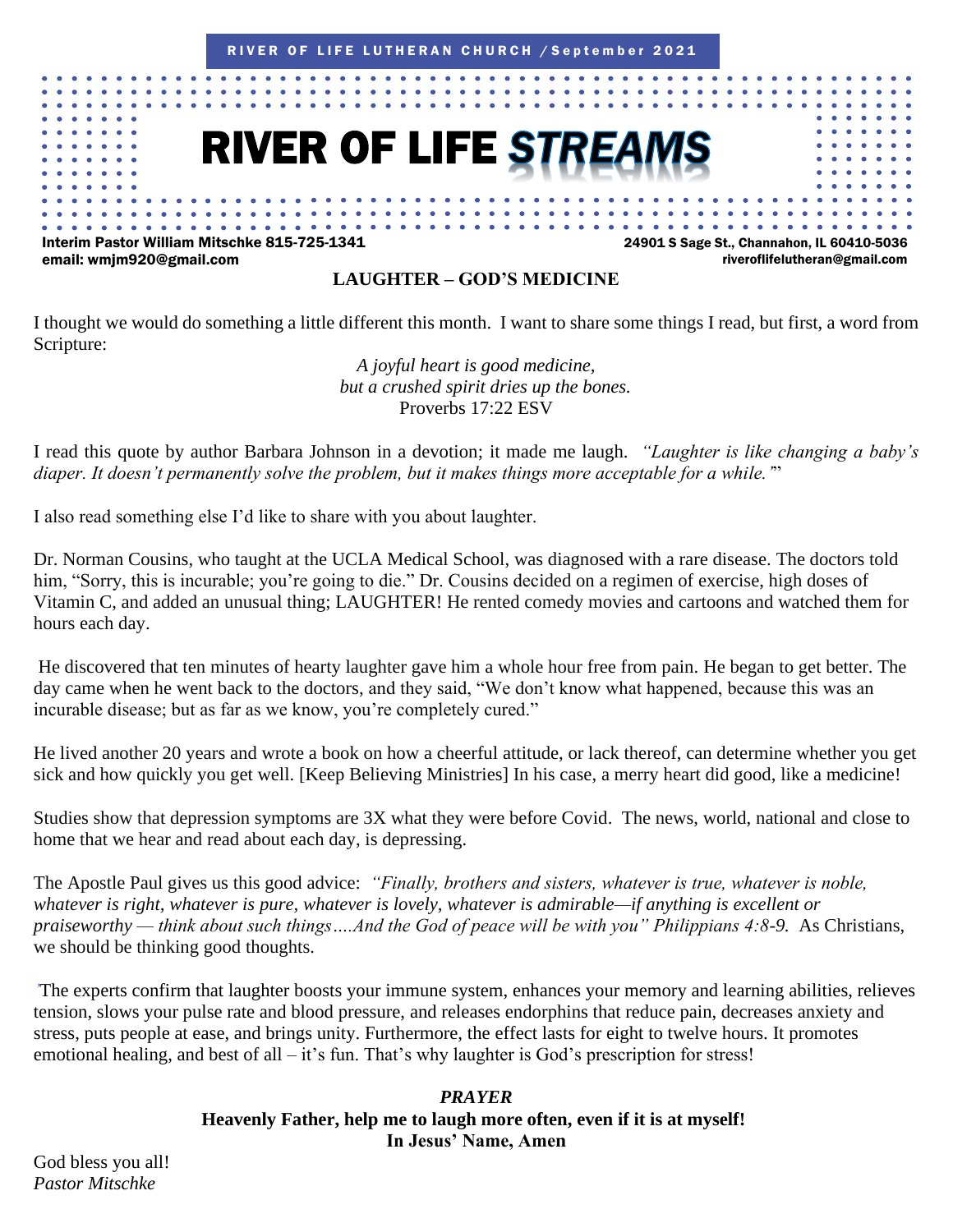Joan and I will be going to visit our son in North Carolina in September. Ron lives just outside Smoky Mountain National Park. We will be staying in a cabin in our favorite campground. The cabin has a porch and two rocking chairs and is next to the small church. It also has a trout pond. It's a small campground we have visited many times and know the regulars. If for any reason you need to call, don't hesitate to do so. Our cell is: 815-325-3106.

## SOME HUMOR:

A young man went to the drug store to buy three boxes of chocolates. The pharmacist said, "What size do you want? Small, medium, or large?" The young man said, "I want to buy one of each." "Why?"

The young man said, "I met a pretty girl. I'm having dinner with her parent's tomorrow night and then we're going to go out. If she lets me hold her hand, I'll give her the small box. If she lets me kiss her on the cheek, I'll give her the medium box. If she lets me kiss her on the lips, I'll give her the big box!"

The next night he was sitting down to eat with the girl and her parents, and he volunteered to pray over the food. He prayed for several minutes.

Afterward the girl whispered, "I didn't know you were such a religious person!" He whispered back, "I didn't know your father was the pharmacist!"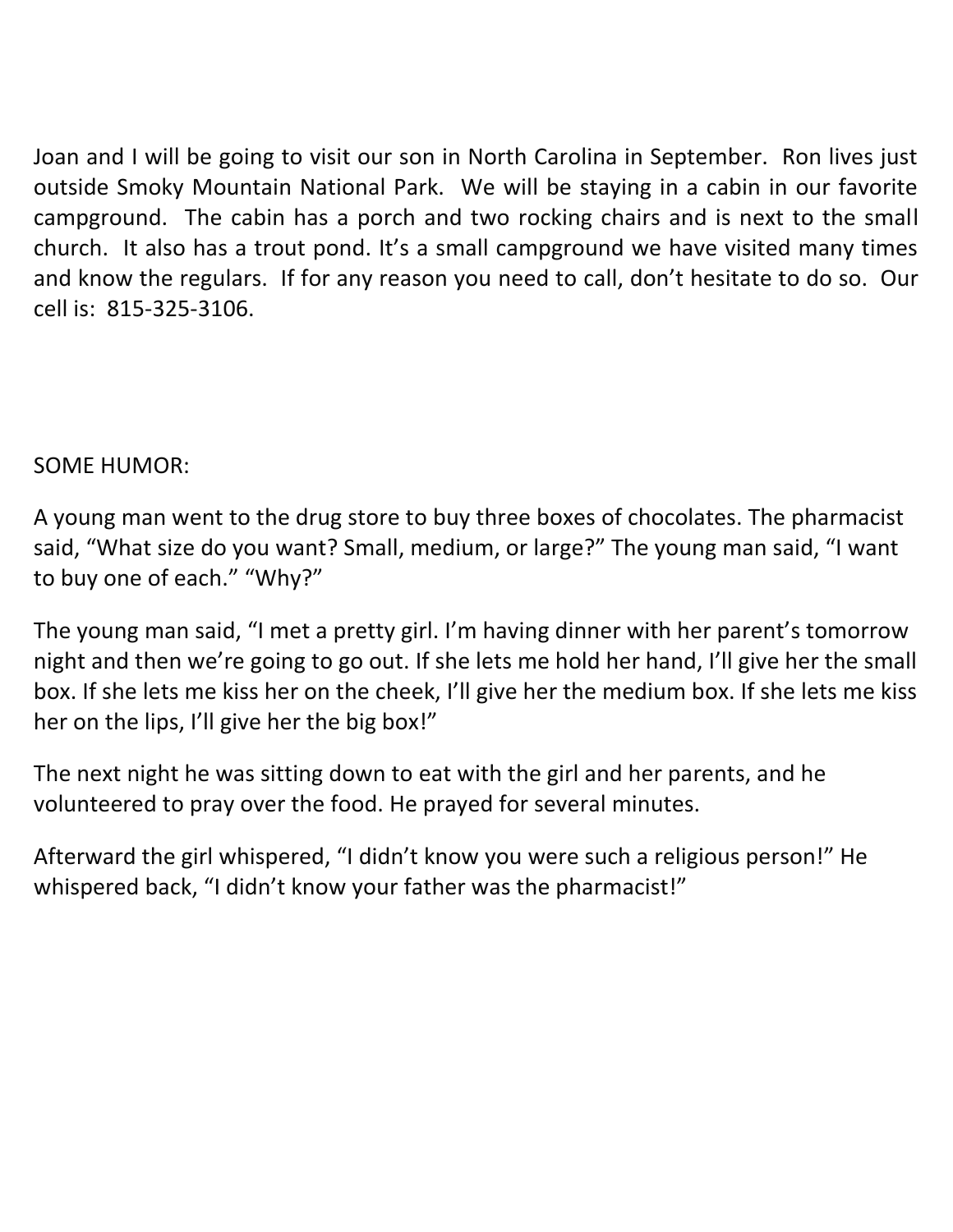

**Sept. 5** . . . . . . . . . . . . . . . . . . . .**Pentecost 15**

*Pastor Buca Isaiah 35:4-7a James 2:1-10, 14-18* Mark 7:24-37

**Sept. 12** . . . . . . . . . . . . . . . . . . **Pentecost 16** *Pastor Willig* Isaiah 50:4-10 James 3:1-12 *Mark 9:14-29*

**Sept. 19** . . . . . . . . . . . . . . . . . . **Pentecost 17** *Pastor Willig* Jeremiah 11:18-20 *James 3:14-4:10* Mark 9:30-37

**Sept.** 26. . . . . . . . . . . . . . . . . . . **Pentecost 18** *Pastor Keller* Numbers 11:4-6, 10-16, 24-29 James 5 (1-12) 13-20 Mark 9:38-50

### **PASTOR ON CALL**

Sept. 5 – 26

Pastor Willig of Friends in Christ, Morris, has consented to be available while Pastor Mitschke is on vacation.

In case of emergency and you wish the services of a pastor, please call:

**Pastor Mark Willig . . . Cell: 618-615-1819**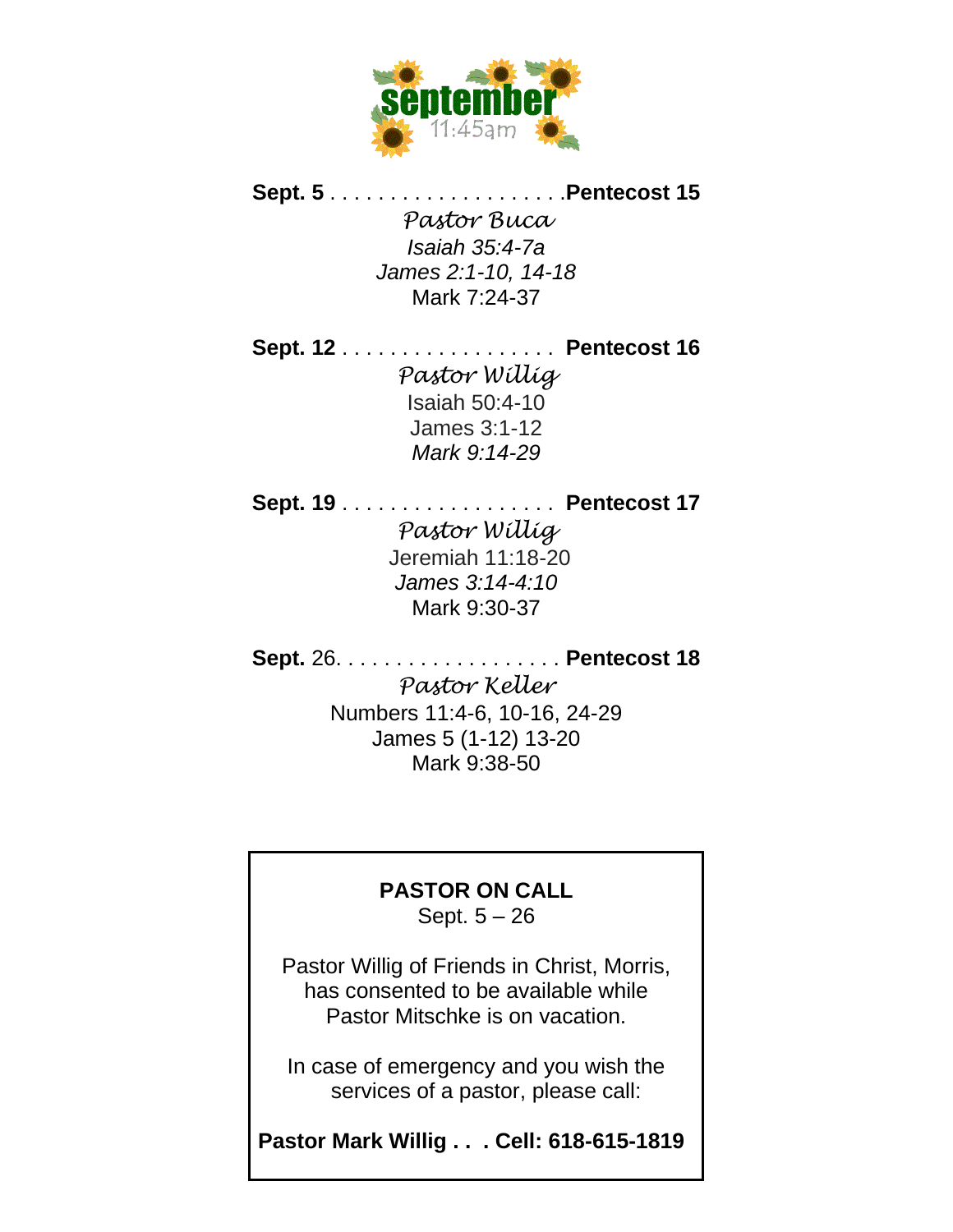

**Judy Bremmer** (815) 457-2745 1215 Burns, Minooka, IL 60447

**Judy Bremmer** was in Morris Hospital a couple times in August and is just completing a series of tests. Her address is in the directory. She would be happy to know she's being remembered.

#### **Patti Mayhew**

Patti Mayhew is at home and suffering from a lot of pain. Patti hasn't been able to worship with us in church regularly as she would like to do. Her address is in the church directory.

#### **Sandra Krause**

165N Kenard St., Braidwood, IL 60408-1423

**Sandra Krause** has completed her stay at Lakewood Rehab and Nursing home and is now living with her daughter, Beth Wilkins, and family (husband Clint, daughters Dakota and Skyler) in Braidwood. Sandra's new address is listed above.

### **Bill Richardson,**

**Bill Richardson** has moved from Our Lady of Angels Nursing home and is now back at Senior Star in Romeoville. His address is in our church directory. Senior Star has not allowed visitors because of a COVID case but is expecting that to end soon.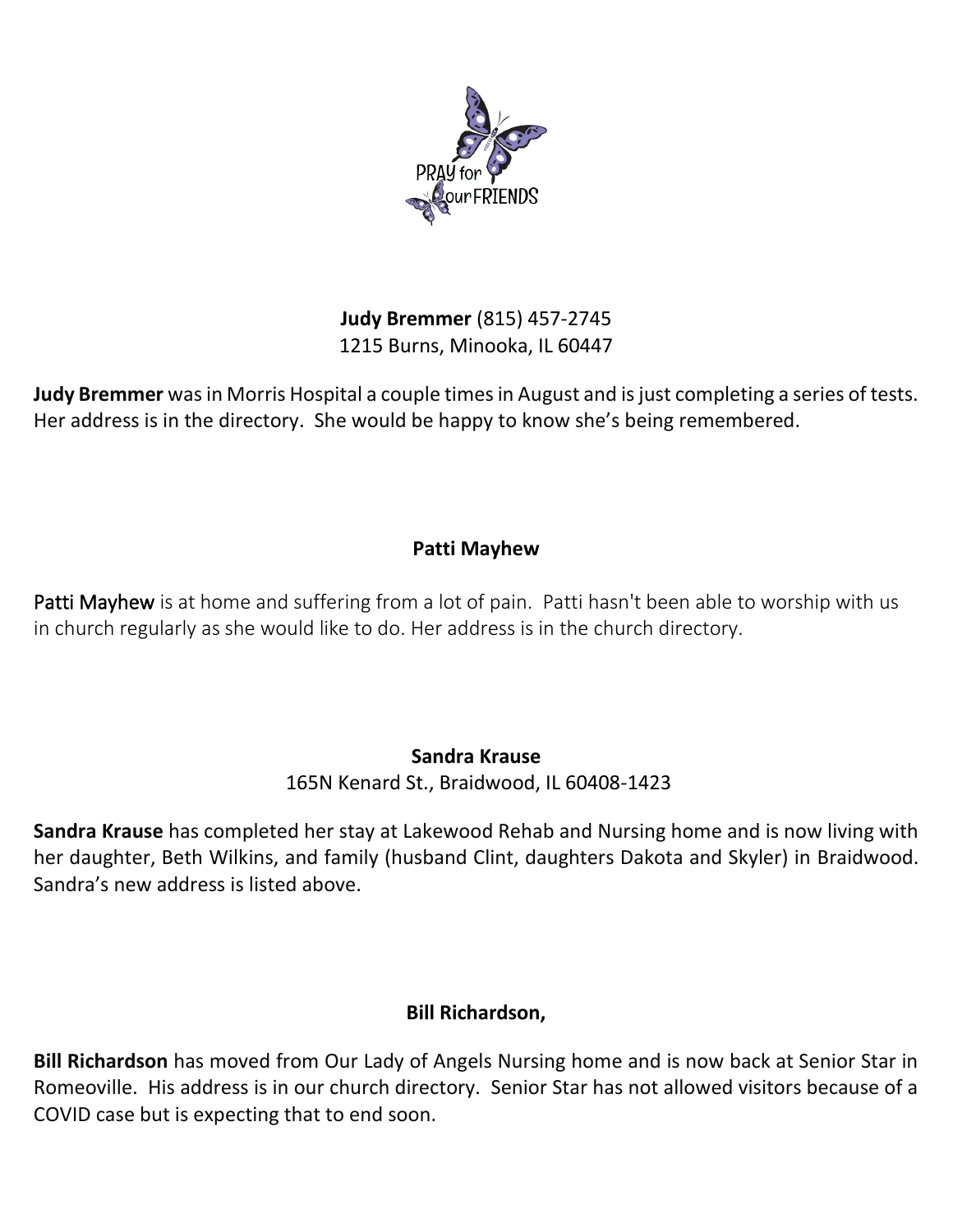

## **Sunday School is back!!!**

**Sunday school with start back up on September 12 at 10:45am in the Upstairs Classrooms.**

**Sunday school will be every Sunday at 10:45am before church service.**



**Confirmation is still out.**

**Startup date to come soon.**



## **Youth Group**

Info about any events will be listed here.



**[Adult](https://creativecommons.org/licenses/by-nc-sa/3.0/) Bible [Stud](https://creativecommons.org/licenses/by-nc-sa/3.0/)y Bible Class is BACK!!!**

**The Dynamic Duo of Dave and Erich will alternate and enlighten us each week when we don't have a pastor. Come join us for Faith, Fellowship, and Fun!**

> **Startup date is September 12 at 10:45 in the Fellowship hall. Join us at 10:45am every Sunday before church service.**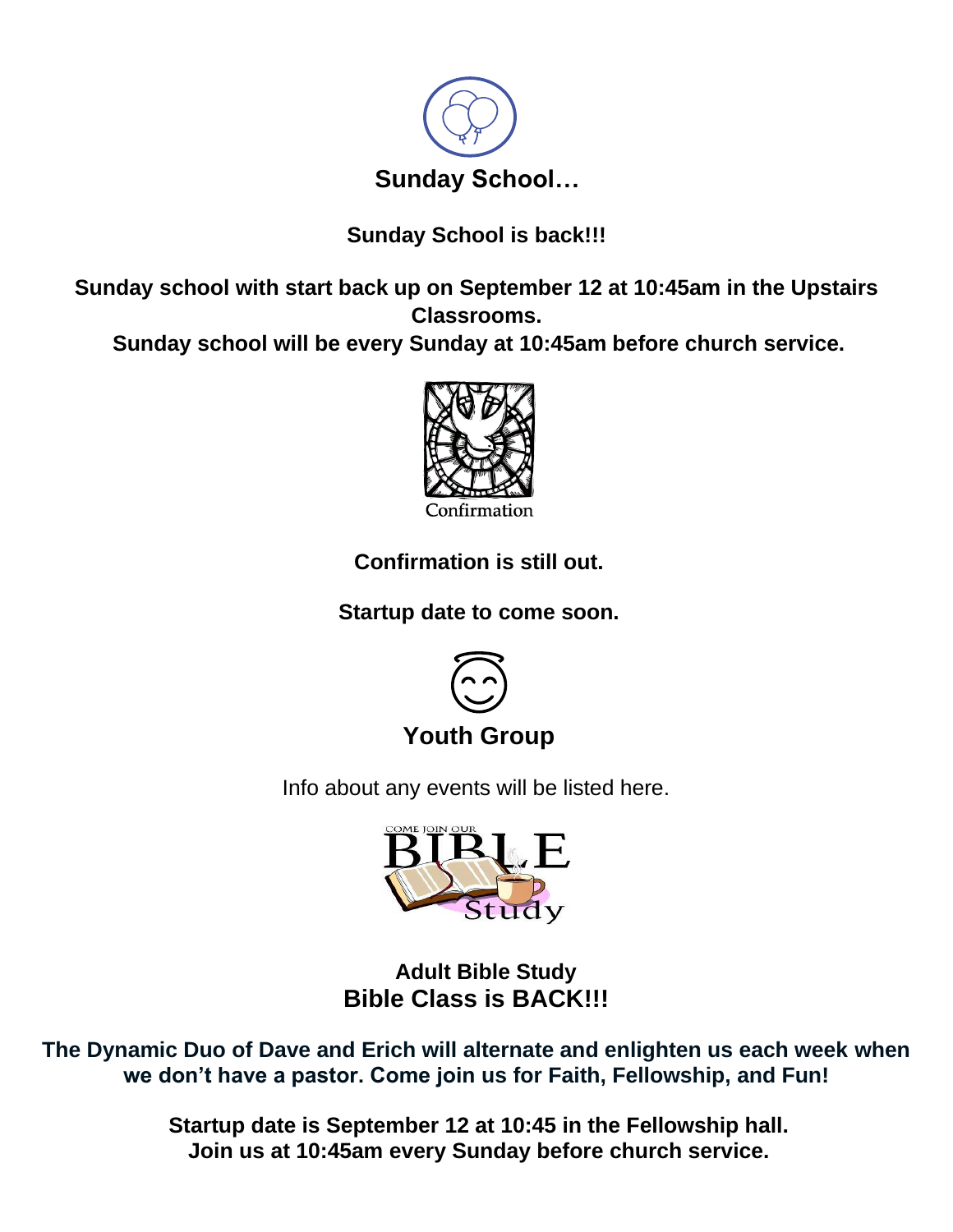# **Swaddling Clothes**

*Our outreach ministry for families!*

**Open** on the 2<sup>nd</sup> Saturday, and the 4<sup>th</sup> Tuesday of each month.

September 11th **8:30 am – 12 pm**

**September 28th 5:00 pm – 7:00 pm**

We are looking for volunteers. If you are interested in helping, please contact Pam Sterle or Amanda Graves. The more, the merrier!

> Please consider donating your time to this worthwhile ministry. Help is always needed and appreciated.

# Three Rivers Fest

A big thank you to all who helped at the Diaper Changing station during the Fest!

**The Church LIFT is operational again!!!** Let an Elder or Usher know if you need to use it!!